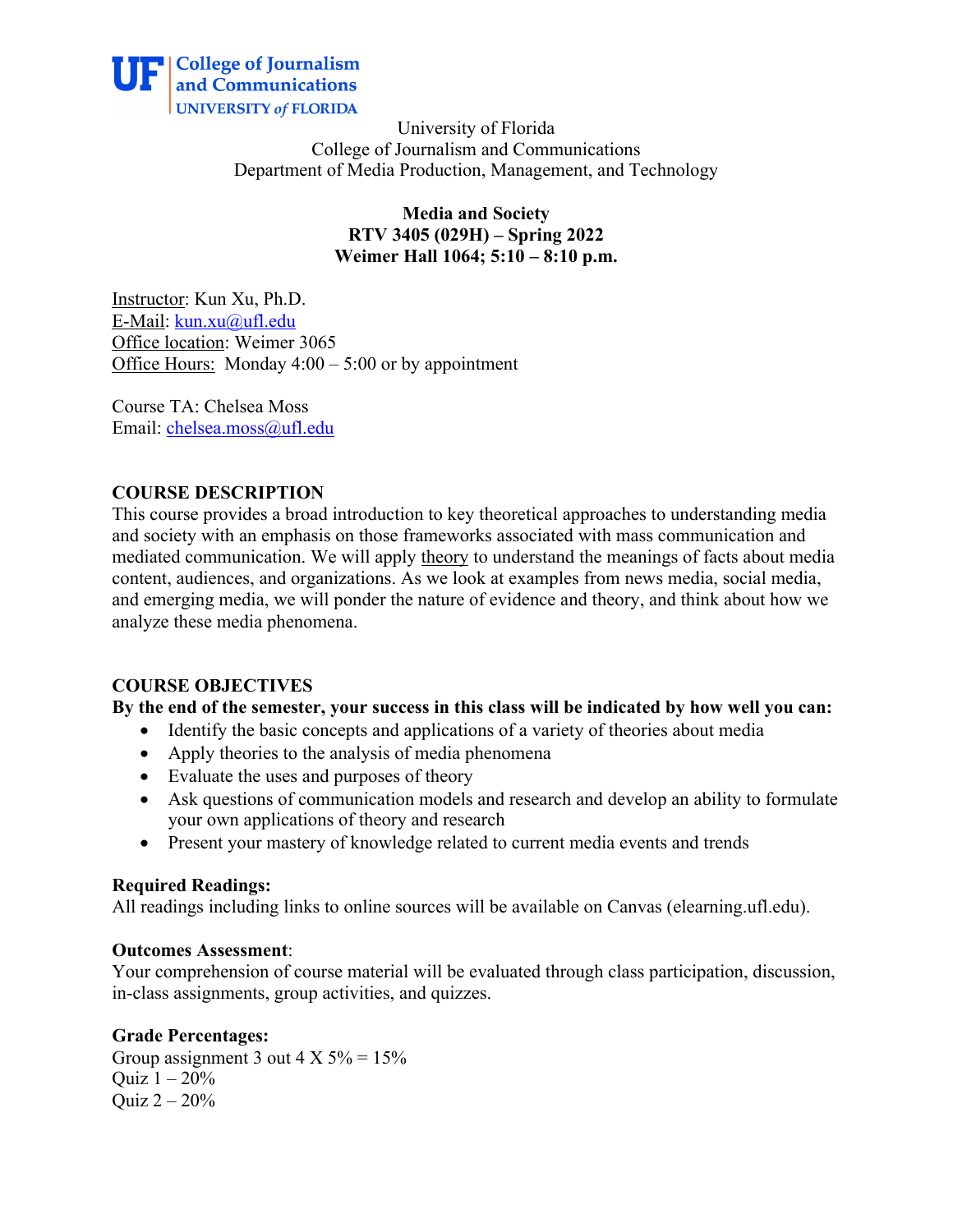

Ouiz  $3 - 20%$ Presentation – 15% Participation – 10% Total  $-100\%$ 

#### **Grade Equivalents (%):**

|                        | $A = 93 - 100$    | $A = 90-92.99$   |
|------------------------|-------------------|------------------|
| $B+=87-89.99$          | $B = 83 - 86.99$  | $B = 80 - 82.99$ |
| $C_{\pm} = 77 - 79.99$ | $C = 73-76.99$    | $C = 70-72.99$   |
| $D+=67-69.99$          | $D = 63 - 66.99$  | $D = 60-62.99$   |
|                        | $E = 0 - 59.99\%$ |                  |

# **Grading Criteria:**

- $A =$  an earned grade that represents outstanding and exceptional work
- $B =$  an earned grade indicating competent, above average work
- $C =$  an earned grade for work that is average and/or merely fulfills the basics of the assignment and lacks some important connection to the course material
- $D =$  an earned grade given to work that does not fulfill the conditions of the assignment and lacks connection with the course material in multiple ways
- $E =$  an earned failing grade for late work, poorly executed work, plagiarism or other failure to adhere to the requirements of academic integrity.

Specific grading policies at UF can be accessed at https://catalog.ufl.edu/UGRD/academicregulations/grades-grading-policies/

# **ASSIGNMENTS**

*Participation*

- Participation includes responding to questions in class, making insightful and respectful comments or asking thoughtful and constructive questions in class.
- Read the assigned chapters and materials for class. Without being prepared, discussion will not be of any help to you. Failure to do the assigned reading will affect your written assignments and exam results because information will be either missed or misunderstood.
- The instructor will sometimes propose one or two questions toward the end of the class. Students are expected to turn in short but thoughtful answers as in-class assignments. These answers will be counted as part of attendance score.
- Please let your voice be heard in class. We are all active participants in learning and without everyone's willingness to be part of that learning we lose out on an enriching experience.
- Attendance is taken randomly throughout the semester. It is the responsibility of the students to attend class and arrive on time for scheduled class sessions. You can have two unexcused absence from class. But starting the third absence, each absence will reduce your participation grade by 2 points until your total participation grade is zero.

#### *Presentation*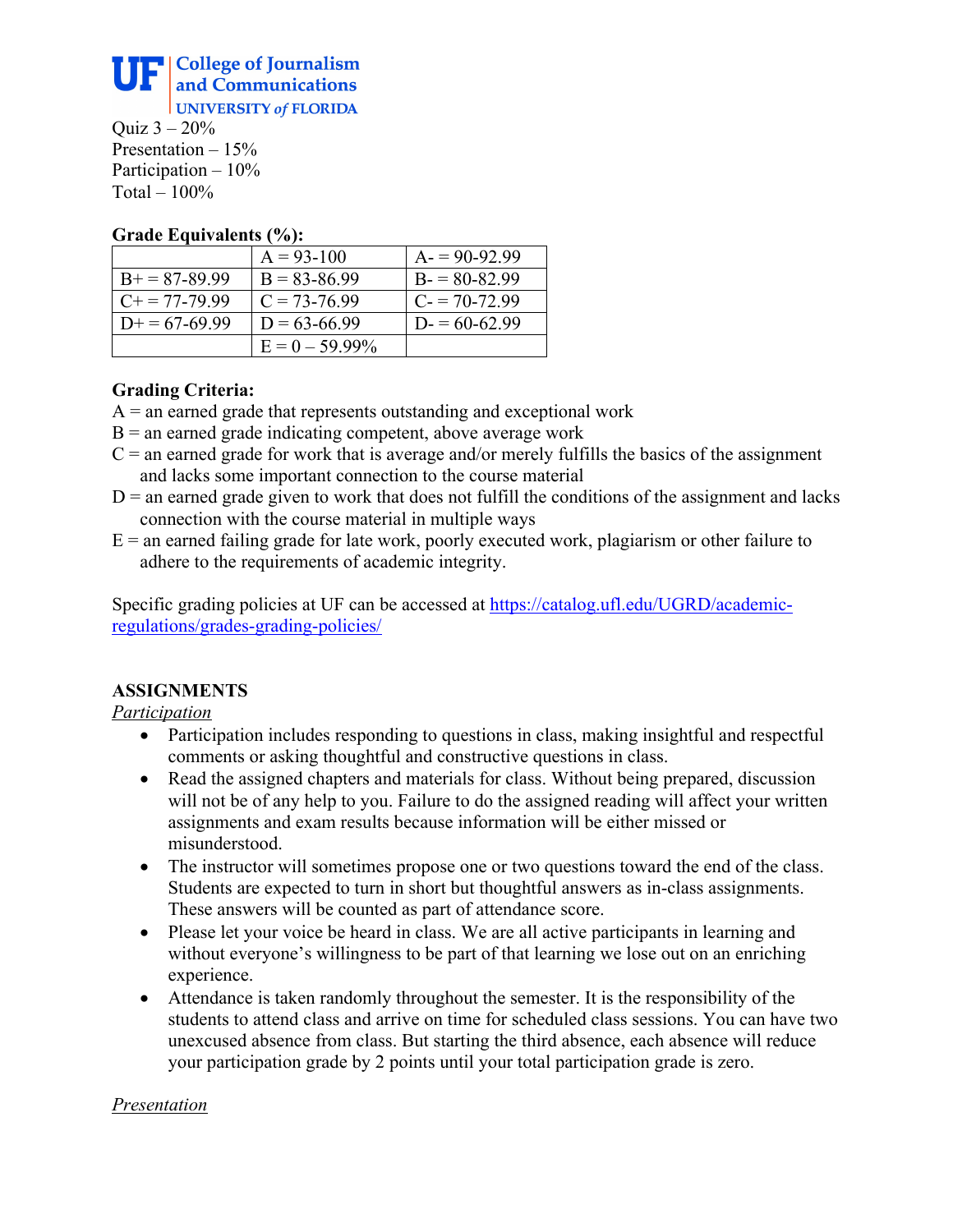# **THE College of Journalism** and Communications UNIVERSITY of FLORIDA

- Students are required to deliver an in-class presentation. Students need to sign up their presentation date at the beginning of the semester. The presentation should be split into a formal presentation and a discussion session.
- Students first need to choose their presentation topics. It is highly recommended that students contact the instructor at least one week prior to the presentation to get approval of the topic.
- The presenters should organize a short discussion session. The presenters are expected to ask at least 2 questions about their presentation topics. They are also expected to answer audiences' questions. Interaction with audiences is strongly encouraged.
- Specific instructions will be provided in class.

# *Quizzes*

• There will be three quizzes in this class, each worth 20 points. The quizzes will consist of multiple-choice questions and T or F questions. The quizzes will be held during class time  $(5:10 - 8:10$  Monday).

# *Group assignments*

• The purpose of group assignments is to give you a chance to exchange ideas with other students, which is the best way to learn. Group assignments require collaboration with others, an important professional skill. Three out of four in-class group assignments will count toward your final grade. For each assignment, groups will receive a specific task, and each group will submit a handwritten response to the task signed by each group member. Three highest grades will be counted toward your final grade.

# *Extra credits*

- Up to 3 extra credits (out of 100) will be offered for research participation through CJC's SONA research management system (https://ufl-cjc.sona-systems.com). Please register a SONA account and choose studies to participate in to receive extra credits for this class.
- Check SONA regularly to see what studies have become available. Typically, it is not until around maybe the third week of the semester that studies will become available. You should NOT wait until the last minute to sign up for participation because people tend to procrastinate, and research opportunities will be limited by the end of the semester. Please see this video below for how to set up your SONA account: https://youtu.be/\_1OnT2ZU6QQ
- If you have any questions, please contact the CJC SONA administrator through this email: uf-cjc-sonasystems@jou.ufl.edu
- \*\*\*It is important that you allocate SONA credits to the correct course section. If you incorrectly allocated your credits to the wrong course number, contact the SONA administrators before the semester ends. If you do not correctly allocate your credits to this course, I will not be able to see your extra credits and your extra credits will not be added to your grade.

**COURSE POLICIES** *Classroom Etiquette*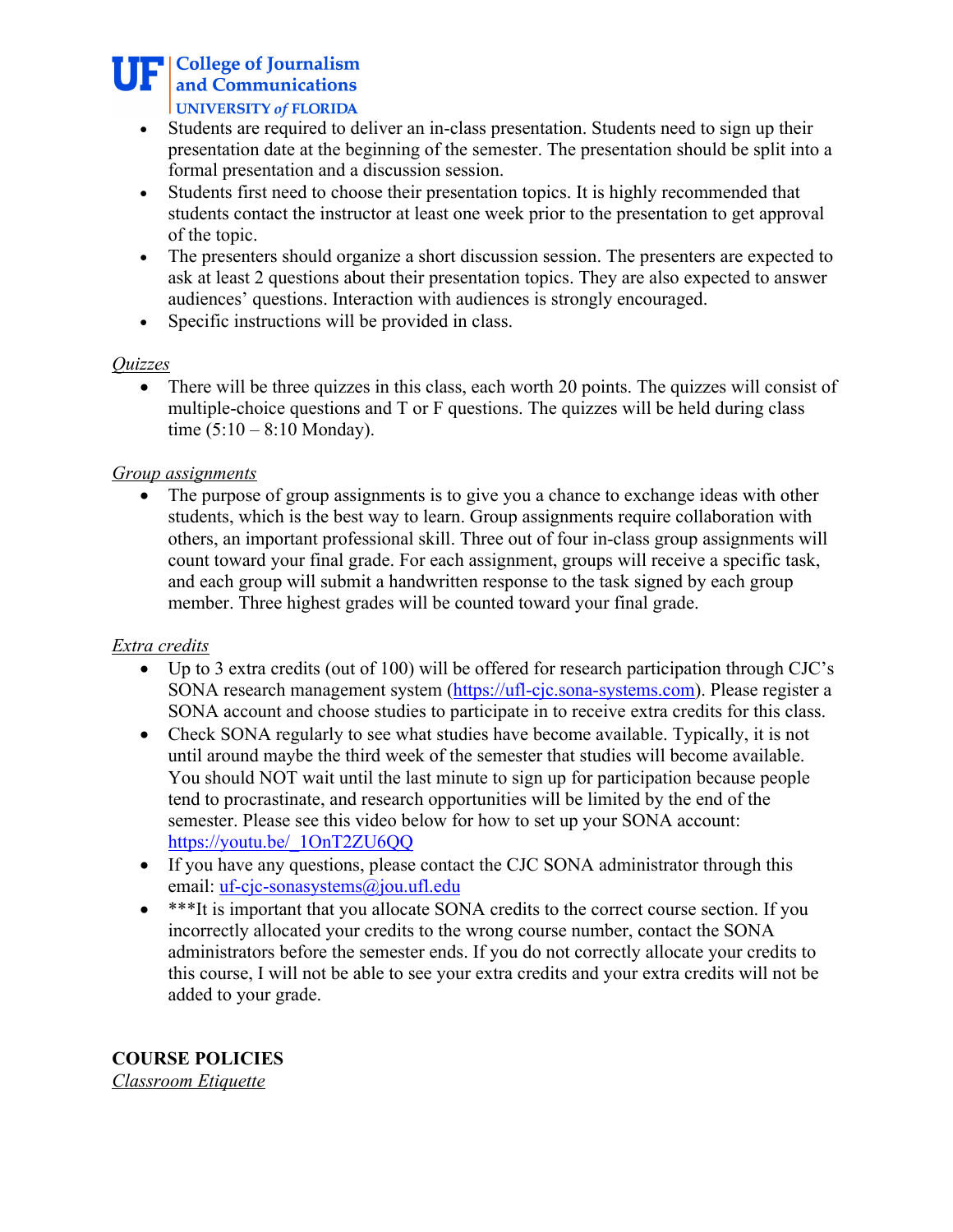# **THE College of Journalism** and Communications UNIVERSITY of FLORIDA

- The class does not tolerate harassment. Harassment consists of abusive behavior directed toward an individual or group because of race, ethnicity, ancestry, national origin, religion, gender, sexual orientation, age, physical or mental disability, including learning disability, mental retardation and past/present history of a mental disorder.
- The instructor expects that all students are adults and behave as adults. Students should behave in a professional manner throughout the semester and not engage in making excuses for not completing course requirements and leaving assignments to the last minute.
- Act professional when contacting the instructor. For example, emails should include subjects. Put the course name in the subject line. Be respectful to your TA or the instructor. Do not expect an immediate answer to email questions. The instructor and TA try best to reply within 48 hours. Last names starting with A-N may contact me as your first point of contact. Last names starting with O-Z may contact TA as your first point of contact.
- It is solely the responsibility of the students to ensure all assignments reach the instructor. No dispensations will be granted for lost or misplaced assignments. Assignments must be submitted electronically to Canvas by the due date**.** There are no exceptions to this policy. (Of course, assignments can always be submitted early.) It is strongly recommended that students keep a backup copy of all work they submit in the course. Do not submit assignments via email unless required.
- Students are allowed to record video or audio of class lectures. However, the purposes for which these recordings may be used are strictly controlled. The only allowable purposes are (1) for personal educational use, (2) in connection with a complaint to the university, or (3) as evidence in, or in preparation for, a criminal or civil proceeding. All other purposes are prohibited. Specifically, students may not publish recorded lectures without the written consent of the instructor. A "class lecture" is an educational presentation intended to inform or teach enrolled students about a particular subject, including any instructor-led discussions that form part of the presentation, and delivered by any instructor hired or appointed by the University, or by a guest instructor, as part of a University of Florida course. A class lecture does not include lab sessions, student presentations, clinical presentations such as patient history, academic exercises involving solely student participation, assessments (quizzes, tests, exams), field trips, private conversations between students in the class or between a student and the faculty or lecturer during a class session. Publication without permission of the instructor is prohibited. To "publish" means to share, transmit, circulate, distribute, or provide access to a recording, regardless of format or medium, to another person (or persons), including but not limited to another student within the same class section. Additionally, a recording, or transcript of a recording, is considered published if it is posted on or uploaded to, in whole or in part, any media platform, including but not limited to social media, book, magazine, newspaper, leaflet, or third party note/tutoring services. A student who publishes a recording without written consent may be subject to a civil cause of action instituted by a person injured by the publication and/or discipline under UF Regulation 4.040 Student Honor Code and Student Conduct Code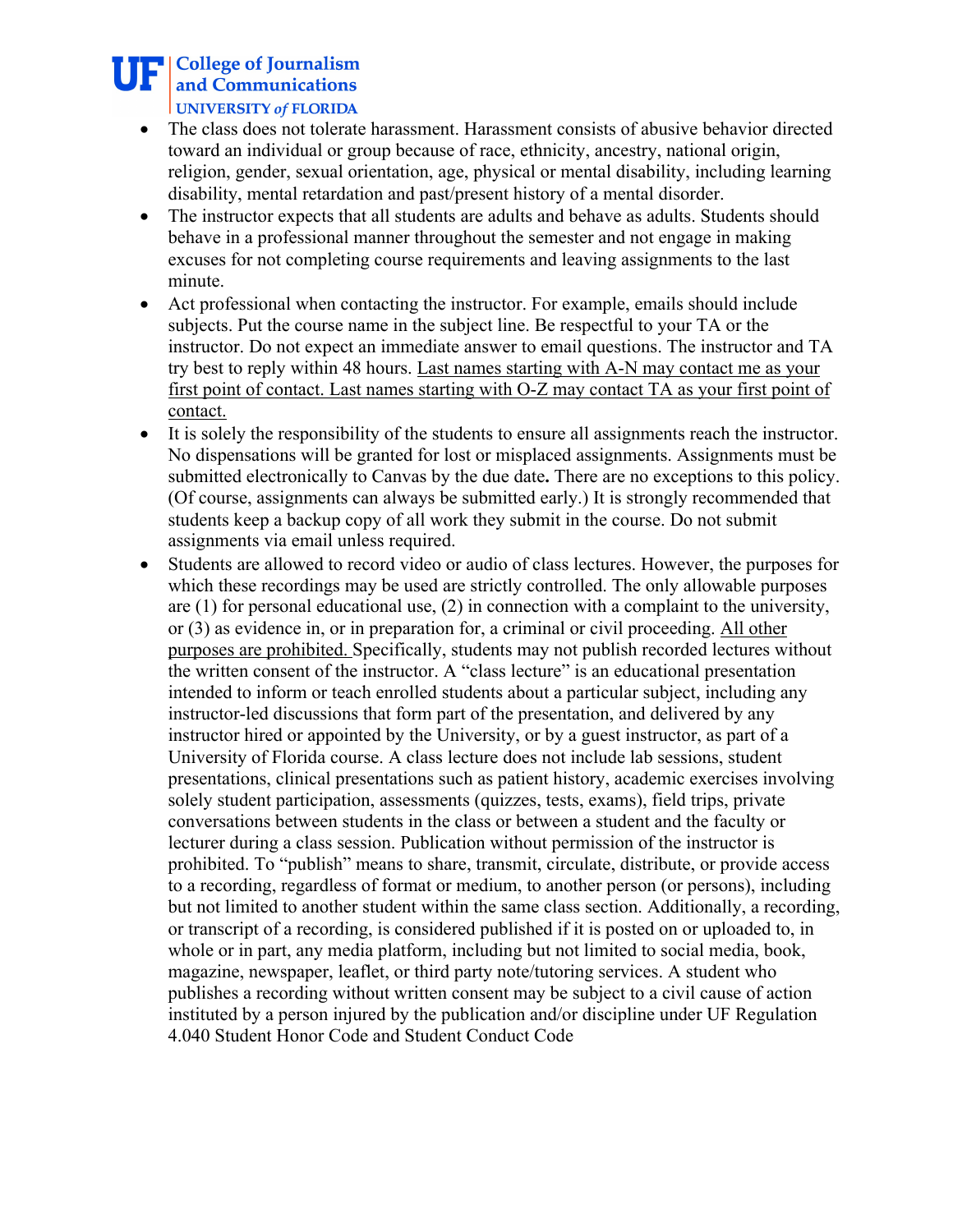

#### *Attendance*

- Under no circumstances should a student email the instructor requesting class notes. Any missed work should be obtained from a classmate. I will not be available before or after class to re-teach lectures.
- There are **NO** make-ups for any of the assignments or quizzes. If an extreme circumstance arises, please contact me.

#### *Academic Honesty/Policy on Plagiarism*

Honesty is expected in all assignments, exams, and presentations. All writing submitted to this course must be your original work. Use the American Psychological Association (APA) citation format including quoting and paraphrasing in your writing. **Plagiarism is the most extreme form of academic dishonesty and will result in failing this course and possible removal from the university.** Plagiarism includes cheating on assigned work, submitting the same paper for two courses, buying papers, turning in someone else's work for your own use. All UF students are bound by The Honor Pledge which states, "We, the members of the University of Florida community, pledge to hold ourselves and our peers to the highest standards of honor and integrity by abiding by the Honor Code." Specific honor code can be accessed at https://sccr.dso.ufl.edu/process/student-conduct-code/

#### *Grade Appeals*

If a student believes he/she have legitimate grounds on which to dispute a grade on a particular assignment, the student may submit a formal written appeal to the instructor within 10 days of receiving the original grade. The appeal must provide rationale for why the current grade is inaccurate. Feelings are not criteria. Once the student has submitted a formal grade appeal and all the supporting evidence including the graded copy of the assignment in question, the instructor will carefully examine the assignment and provide a new grade. Once the instructor has entered the final grade to the university system, that grade will not be changed under any circumstances.

#### *Accommodations for Special Needs:*

Any student who has a need for accommodation based on the impact of a documented disability, including special accommodations for access to technology resources and electronic instructional materials required for the course, should first register with the Disability Resource Center (352-392-8565, https://disability.ufl.edu/students/get-started/) by providing appropriate documentation. Once registered, students will receive an accommodation letter which must be presented to the instructor when requesting accommodation. Please contact me to discuss the specific situation by the end of the second week of classes or as soon as practical.

#### *Course Evaluations*

Students are expected to provide professional and respectful feedback on the quality of instruction in this course by completing course evaluations online via GatorEvals. Guidance on how to give feedback in a professional and respectful manner is available at https://gatorevals.aa.ufl.edu/students/. Students will be notified when the evaluation period opens, and can complete evaluations through the email they receive from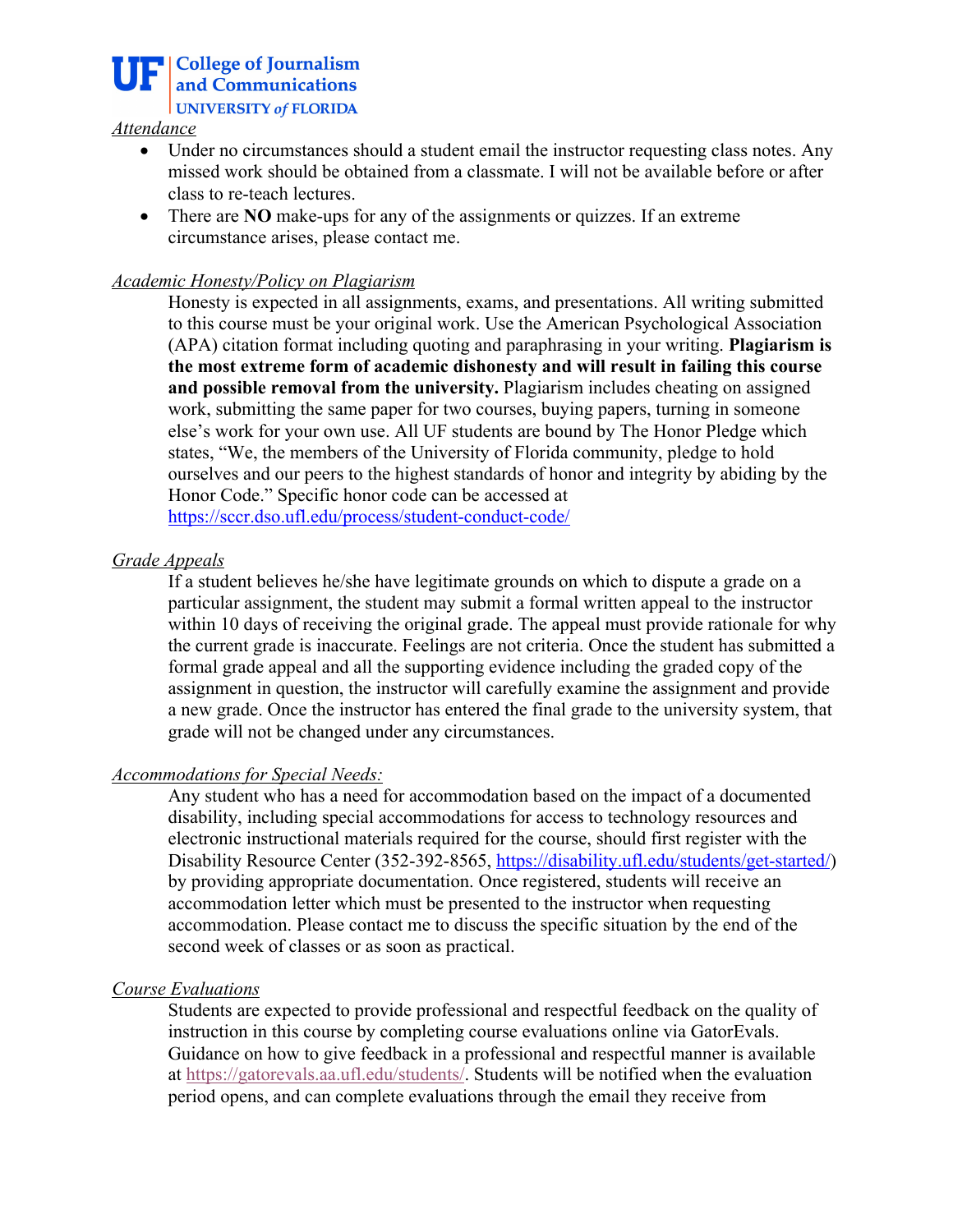

UNIVERSITY of FLORIDA

GatorEvals, in their Canvas course menu under GatorEvals, or via https://ufl.bluera.com/ufl/. Summaries of course evaluation results are available to students at https://gatorevals.aa.ufl.edu/public-results/."